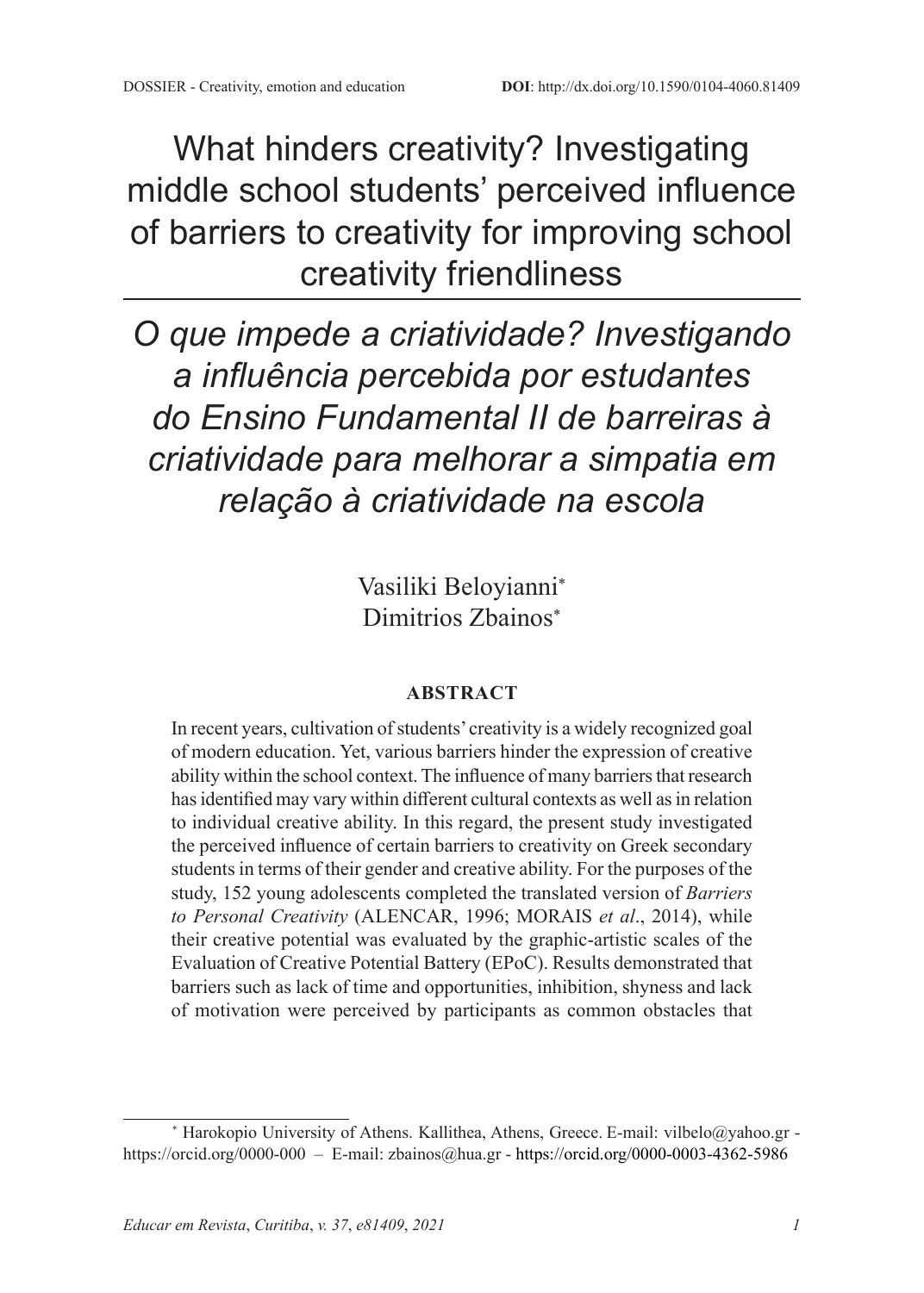considerably affect their creativity, whilst social repression was reported to be affecting their creativity to a lesser degree. In general, perceptions of obstacles to creativity did not appear to significantly affect students' creative potential or gender. In this regard, the perceived high influence of specific inhibitors to creativity reflected a climate in Greek schools which in general seems to be of limited friendliness towards creativity. Thus, interventions for enhancing students' creativity should focus on removing such barriers and improving the school climate.

*Keywords*: Creativity. Barriers. Creative ability. Motivation for creativity. Creative thinking.

#### **RESUMO**

Nos últimos anos, o cultivo da criatividade dos alunos é uma meta amplamente reconhecida da educação moderna. No entanto, várias barreiras impedem a expressão da capacidade criativa dentro do contexto escolar. A influência de muitas barreiras identificadas pela pesquisa pode variar em diferentes contextos culturais, bem como em relação à capacidade criativa individual. A esse respeito, o presente estudo investigou a influência percebida de certas barreiras à criatividade nos alunos do ensino médio grego em termos de gênero e capacidade criativa. Para os propósitos do estudo, 152 jovens adolescentes completaram a versão traduzida de Barreiras à Criatividade Pessoal (ALENCAR, 1996; MORAIS *et al*., 2014), enquanto seu potencial criativo foi avaliado pelas escalas gráfico-artísticas de Evaluation of Creative Potential Battery (EPoC). Os resultados demonstraram que barreiras como falta de tempo e oportunidades, inibição, timidez e falta de motivação foram percebidas pelos participantes como obstáculos comuns que afetam consideravelmente sua criatividade, enquanto a repressão social relatou estar afetando sua criatividade em menor grau. Em geral, as percepções de obstáculos à criatividade não pareciam afetar significativamente o potencial criativo ou o gênero dos alunos. Nesse sentido, a alta influência percebida de inibidores específicos na criatividade refletiu um clima nas escolas gregas que, em geral, parece ter pouca simpatia pela criatividade. Assim, as intervenções para aumentar a criatividade dos alunos devem se concentrar na remoção de tais barreiras e na melhoria do clima escolar.

*Palavras-chave*: Criatividade. Barreiras. Capacidade criativa. Motivação para a criatividade. Pensamento criativo.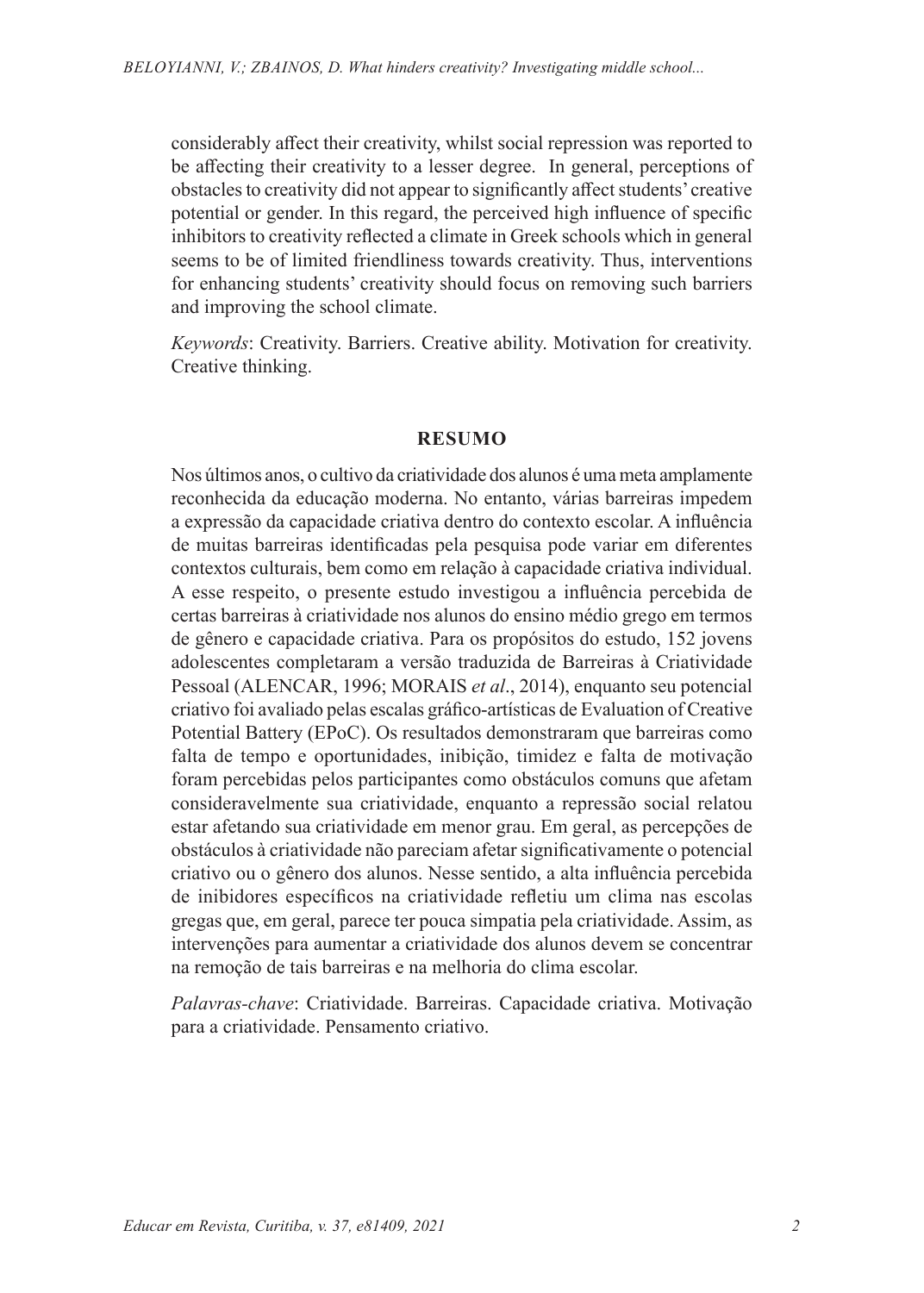### **Introduction**

Creativity is considered to be a fundamental life skill that needs to be nurtured through education to prepare future adults so that they can thrive in a complex and uncertain world (PARKHURST, 1999; SHAHEEN, 2010). In this regard, developing creative thinking among school-aged children has been an essential part of building the 'human capital' that determines the 'wealth of nations' (KABANDA, 2014). In the past few decades, educational policies worldwide have included the development of creative thinking among the fundamental objectives of formal education (BEGHETTO; KAUFMAN, 2014). In school settings various inter- and extra-curricular educational interventions have been proposed to cultivate the creative abilities of young children and adolescents (COLLARD; LOONEY, 2014; CRAFT, 2005; GRAINGER; BARNES, 2006).

Some learning and pedagogical environments have been suggested to be facilitating and encouraging creativity to a higher degree (CORNER, 2012; JINDAL-SNAPE *et al.*, 2013). In Greece, for instance, although creativity development has been recognized as a curriculum objective (PARASKEVOPOULOS, I; PARASKEVOPOULOU, P., 2009) specific educational policies for promoting creativity have scarcely been implemented, and the extent to which creative thinking is practically promoted and encouraged in the classroom remains unclear and doubtful (HAYES, 2004; KAMPYLIS, 2010; PARASKEVOPOULOS, I.; PARASKEVOPOULOU, P., 2009; XANTHAKOU, 2012).

Although in recent decades there has been an increasing amount of literature on the development of creativity in educational contexts across the globe, much research has been focusing on identifying, understanding and removing what may be perceived as inhibitors of children's and adolescents' creativity (SADI; AL‐DUBAISI, 2008). Research thus far has indicated a variety of potential inhibitors to creativity. Some barriers such as self-perceptions, motivation, lack of opportunities and leisure and social repression have been reported to be the principal and most common barriers, (FILA; PURZER; MATHIS, 2014; HILAL; HUSIN; AYED, 2013; KONSTANTINIDOU *et al.,* 2015; MARTIN, 1990; MORAIS; ALMEIDA, 2019; SADI; AL-DUBAISI, 2008). The influence of such factors may explain the variation of creativity between and within individuals to a large extent (AMABILE, 1996, 1998; BEGHETTO, 2010; CREMIN; BURNARD; CRAFT, 2006).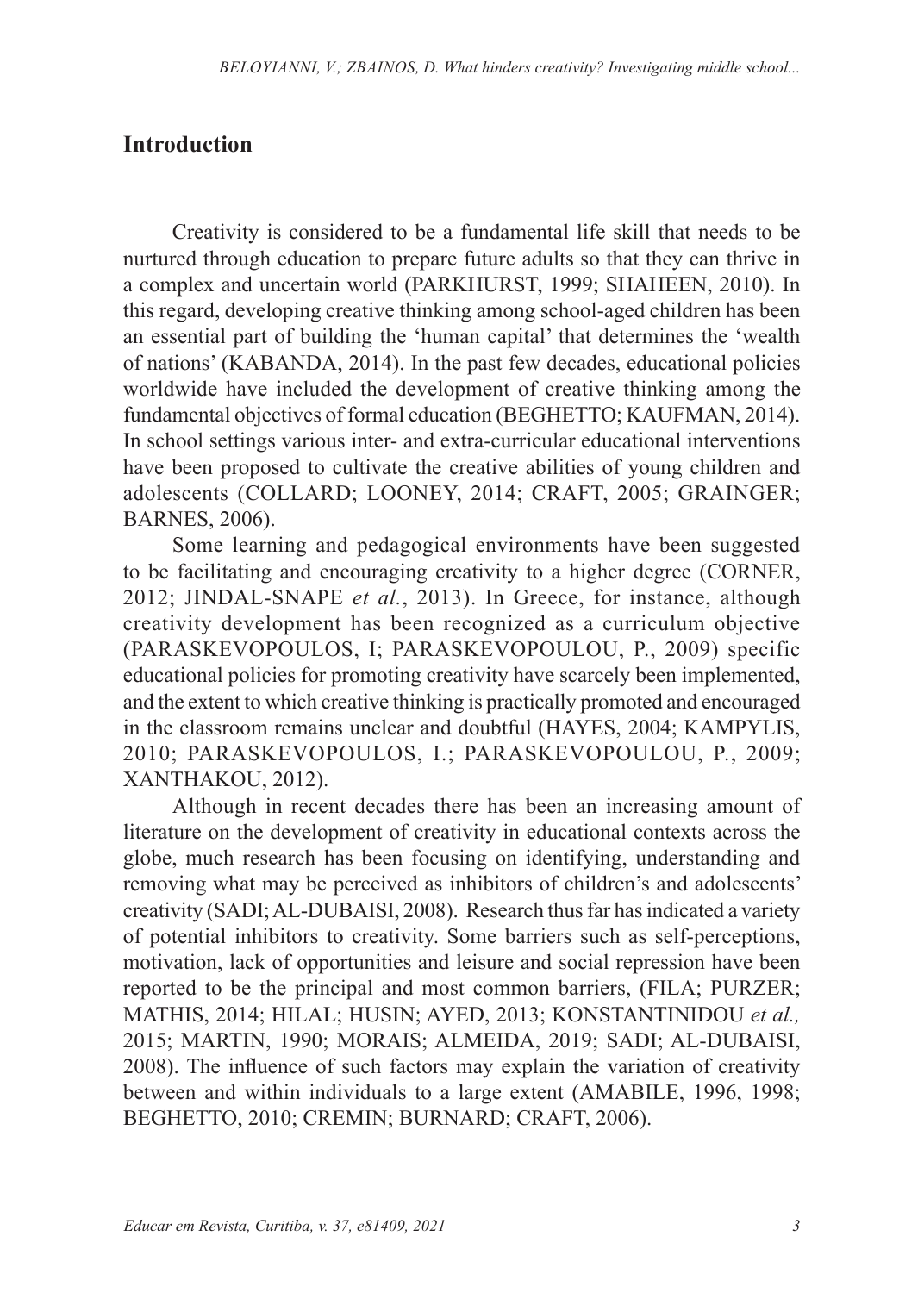In particular, Martin (1990) demonstrated that various self-perceptions, such as self-confidence and creative self-efficacy, can be considered as critical individual barriers to creativity. Moreover, previous research has indicated that certain personality traits, such as shyness, conservatism and inhibition may prevent individuals' creative expression in a social context such as the classroom (MORAIS *et al.*, 2014; PUCCIO; GRIVAS, 2009). Individual barriers have been characterized as the strongest impediments that may affect creative motivation (CSIKSZENTMIHÁLYI, 1990; FILA; PURZER; MATHIS, 2014; HILAL; HUSIN; AYED, 2013; INTASAO; HAO, 2018; NORDIN; MALIK, 2015).

Τhe role of intrinsic motivation has been also identified as a critical factor in personal creativity (AMABILE, 2012; PRABHU; SUTTON; SAUSER, 2008). In one of her major studies, Amabile (1985) argued that low intrinsic motivation tends to be a common barrier among individuals with low creativity. Low levels of intrinsic motivation for creativity remains a major "headache" for teachers and educational psychologists, since it cannot be adequately enhanced with verbal or material reinforcements (ALIAKBARI; SADEGHDAGHIGHI, 2013; AMABILE, 1996; FISHER; AMABILE, 2009; PINTRICH; DE GROOT, 1990; VALENZUELA VIANNA; ALENCAR, 2006).

Besides individual barriers, several contextual factors have been described as "environmental" obstacles to creative expression, such as lack of resources, strict deadlines, lack of leisure, heavy workload and lack of opportunities for creative expression (AMABILE, 1998; CRAFT, 2005; MORAIS *et al.*, 2014; PALETZ, 2012). Social repression has been also reported as a common obstacle to creative expression among young adults (ALENCAR, 2001; CRAFT, 2005; MORAIS *et al.*, 2014).

The influence of specific barriers to creativity may differ by gender (VERNON, 1989). For instance, Conti, Collins and Picariello (2001) observed that school-aged boys tended to achieve higher performance and higher motivation for creativity during competitive activities, whilst the same competitive activities were found to reduce girls' creative expression and involvement. On the other hand, girls' decision to act creatively seems to be rather related to their self-esteem and self-concept than to external verbal or material rewards (BAER; KAUFMAN, 2008). In this regard it has been assumed that males and females tend to perceive different factors as serious barriers to their creativity (ABRAHAM, 2016; BAER, 1998; BAER; KAUFMAN, 2008; CONTI; COLLINS; PICARIELLO, 2001; MORAIS *et al.*, 2014).

Identifying and removing barriers to creativity can be crucial for developing and revealing creative talents (GROTH; PETERS, 1999). Previous research demonstrates that highly creative people tend to find ways to cope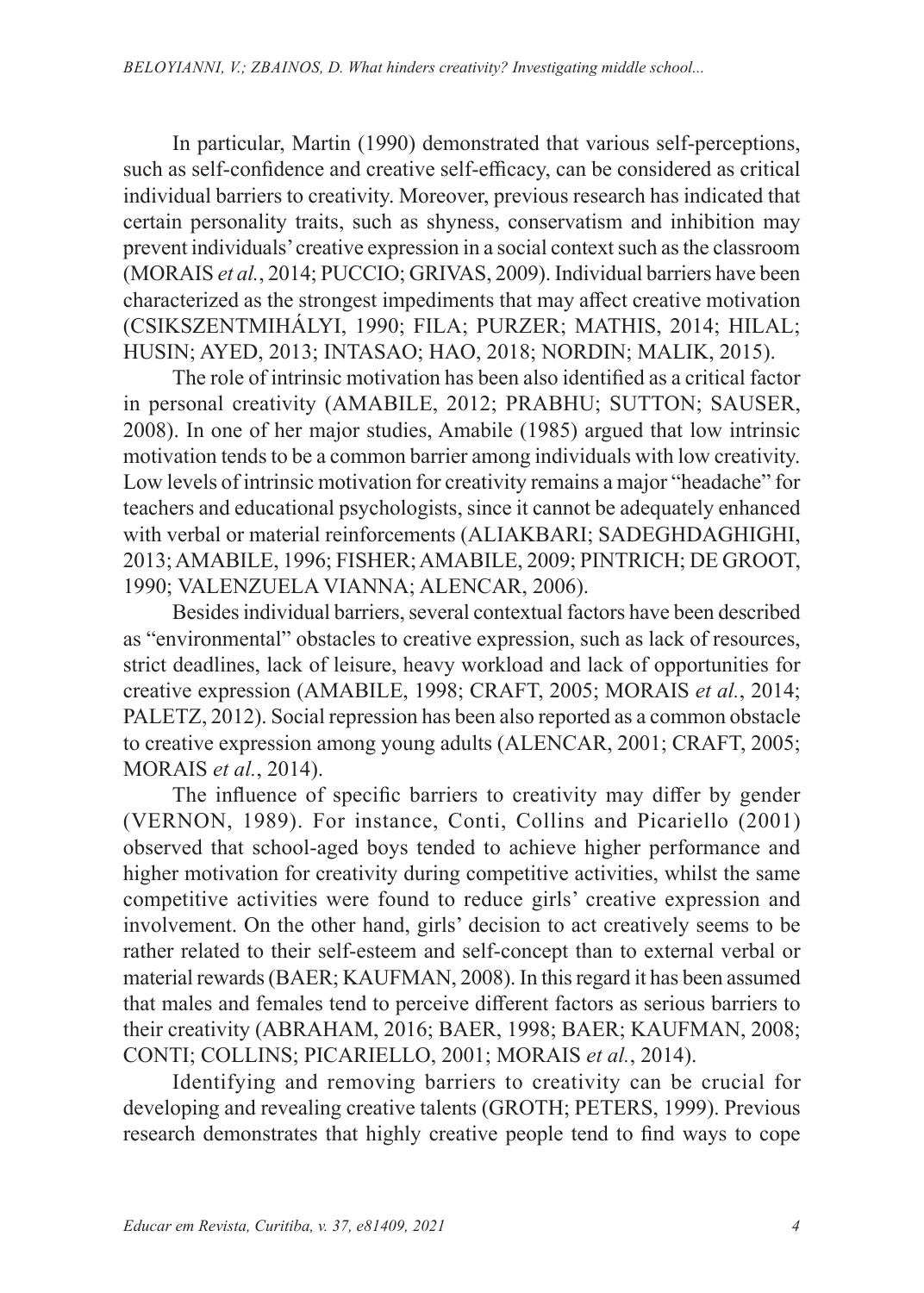with barriers such as lack of resources or ambiguity (KOZBELT; BEGHETTO; RUNCO, 2010; PLUCKER; MAKEL, 2010; STERNBERG, 2006). However, the mediating role of perceived motivation and barriers in expressing individual creative potential has not been adequately studied.

### **Goals of the study**

It has been argued that knowledge about the factors that potentially hinder the creativity of young students as described by their self-perceptions would benefit the effective design and implementation of specific interventions for creativity development (HOFF, 2014; PARAMITHA; INDARTI, 2014). Nevertheless, previous research in the area of barriers to creativity was mainly concerned with the perceived barriers of young adults, rather than on the barriers of children and young adolescents (AMABILE, 1996; NORDIN; MALIK, 2015; SIMONTON, 2000). Furthermore, the findings related to students' barriers to creativity have mostly been derived from teachers' perceptions and assessments (ALIAKBARI; SADEGHDAGHIGHI, 2013; KONSTANTINIDOU *et al.*, 2015) and not from children's self-perceptions. Especially in Greece, there is no such study has been carried out on barriers to creativity either with adults or with children.

Thus, this study aimed to examine the perceived barriers to creativity among Greek middle school students. Such an investigation would provide evidence that can be used as a starting point for identifying and removing obstacles in the classroom so that students can be enabled to develop and express their creative abilities. Our first objective was to examine the extent to which factors perceived by adults as barriers to creativity tend to be recognized as inhibitors of creative thinking and expression by middle school students. Another objective of the present study was to investigate the effect of gender, level of creative potential and school on the perceived influence of these specific barriers to suggest appropriate interventions for promoting creativity within educational settings.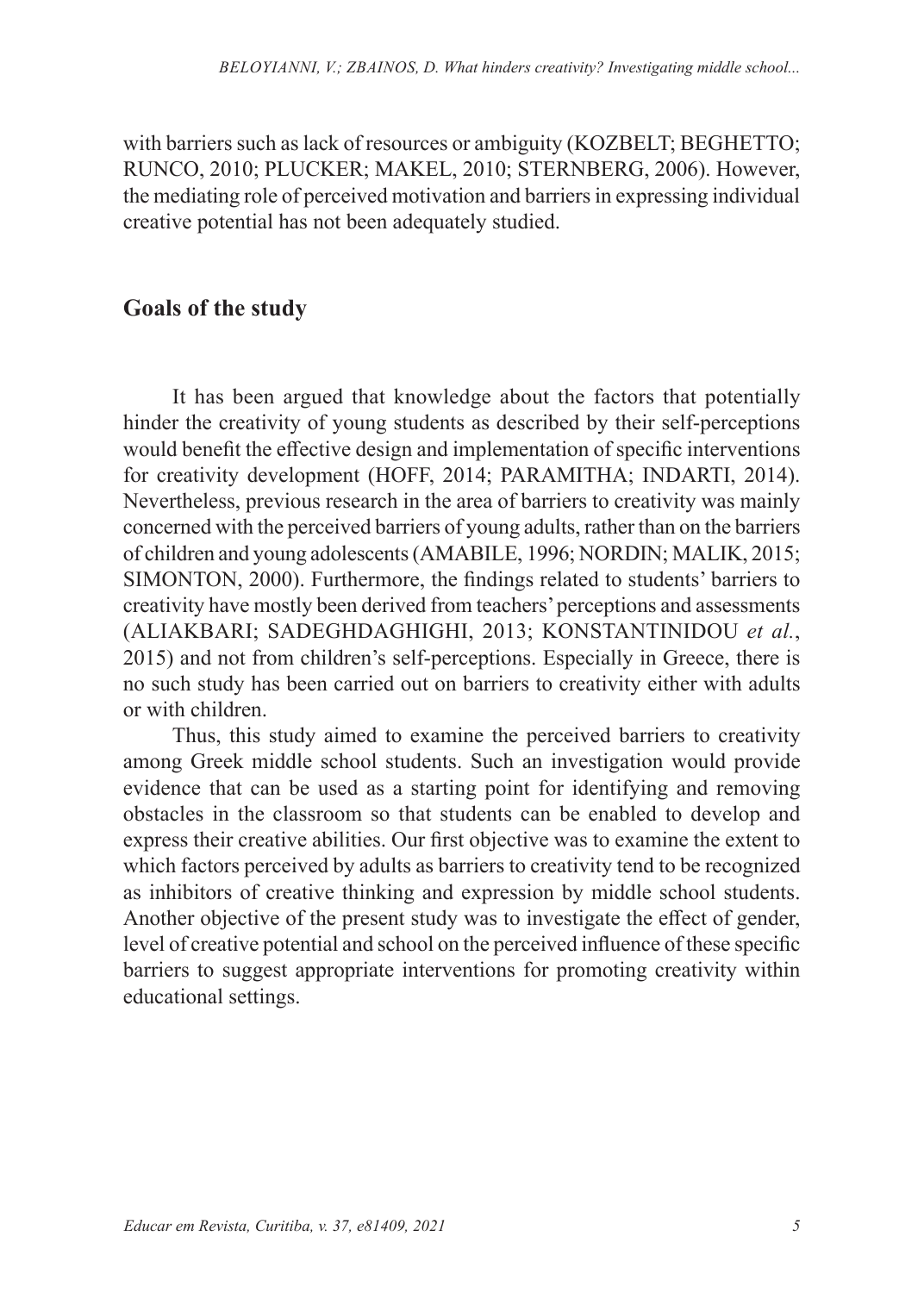## **Method**

#### *Participants*

The sample consisted of 152 students from 4 middle schools of different areas of inner Athens with a mean age of 13.6 years old. The sample consisted of low secondary students from all three grades of the middle school, equivalent to the Brazilian elementary school II,  $(7<sup>th</sup> Grade16.4\%, 8<sup>th</sup> Grade 49.3\%, 9<sup>th</sup>$ Grade 34.2%) of both genders (52.6% female) and different origins (Greek 57.2%, non-Greek 42.8%).

### *Instruments*

Participants completed the translated version of *Barriers to Personal Creativity* (ALENCAR, 2001), to determine their perceived barriers to creativity. *Barriers to Personal Creativity is* a self-report inventory that contains 44 items on a five-point Likert scale (1= "*not all true for me*" to 5 = "*very true of me*"). This inventory was originally devised in Brazil (ALENCAR, 2001; ALENCAR; FLEITH, 2003) but it has been used in other South European populations for studying teachers' and higher education students' perceived barriers to creativity to investigate the perceived opportunities to develop and express their creativity in educational settings (e.g. MORAIS *et al*., 2014, MORAIS; ALMEIDA, 2019). In the present study, an adapted Greek version was applied.

Regarding internal consistency, Cronbach's alpha was found to be high for the main sample with  $\alpha = .91$  for all 44 items. In addition, this instrument includes 4 subscales, namely inhibition/shyness (15 items,  $\alpha$  = .81), lack of motivation (12 items,  $\alpha = .73$ ), lack of time/opportunities (9 items,  $\alpha = .72$ ) and social repression (8 items,  $\alpha$  = .61).

To assess the creative ability, the graphic scale of the battery *Evaluation of Potential Creativity* (EPoC) (LUBART; ZENASNI; BARBOT, 2013) was administered. EPoC is an up-to-date measurement tool of the creativity of children and young adolescents. The graphic scale of this instrument examines the two main processes of creative thinking, convergent and divergent thinking, both integrative and exploratory within four different challenges of creative graphic expression. EPoC graphic has been described as a non-biased by cultural influence instrument (LUBART; ZENASNI; BARBOT, 2013). The two tests of divergent thinking are assessed on a 7-point Likert scale according to the number of different drawings where  $1 = 0$  or 1 drawing" and  $7 = 14$  or more drawings". The other two tests of convergent thinking are evaluated according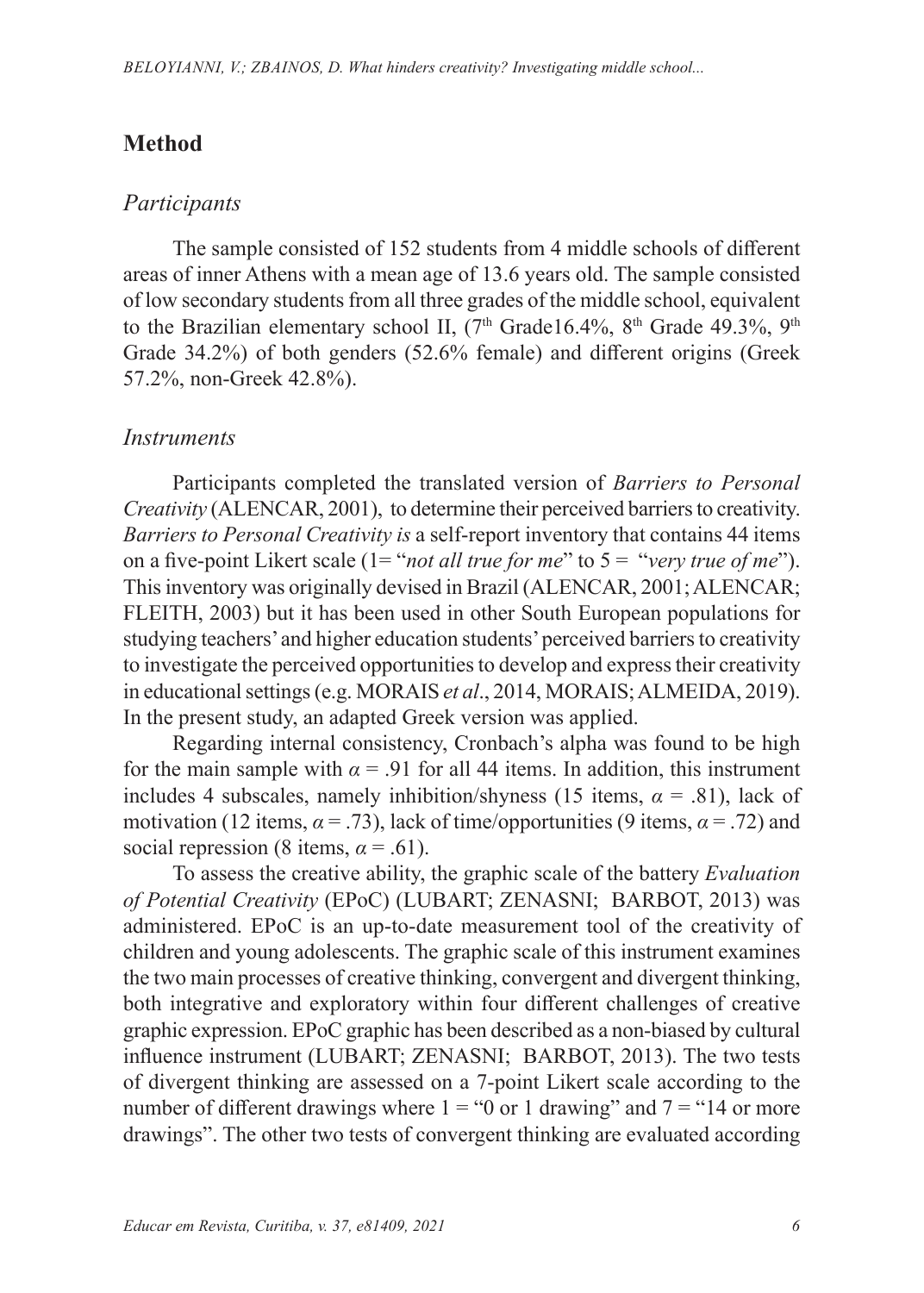to quality criteria of originality and adaptation on a 7-point Likert scale  $(1 =$ "very poor/ complete absence of ideas" to  $7 =$  "very original idea").

#### *Procedure*

The research conduct had been approved by the Greek Ministry of Education (Permission code:  $61407/\Delta/12$ -04-2016) under the proposal of the Institute of Educational Policy which examined ethics and methodology. Afterward, a letter was sent to the parents of the students including detailed information about the purpose of the study, the method of data collection, and assurance for anonymity and confidentiality. Written parental consent was obtained for all students involved.

Participants completed the given tasks working individually in the classroom under the supervision of the researcher within an hour. The first five minutes were spent on explanations about the research process and demands. Then, the participants had ten minutes to fill a translated version of *Barriers to Personal Creativity* inventory and the rest 40 minutes to complete the *EPoC* tasks.

#### **Results**

Initially, descriptive statistics were applied to provide information about students' perceived influence of common barriers to creativity. Overall, the sample reported "lack of time and opportunities  $(M = 3.32, SD = .65)$  and "inhibition or shyness"  $(M=3.10, SD=64)$  as the two most prevailing obstacles to their creativity followed by "lack of motivation" ( $M = 3.07$ ,  $SD = .60$ ) and "social repression" ( $M = 3.07$ ,  $SD = .60$ ). Hereof, Greek secondary students pointed out both internal and social factors as frequent barriers to their creative thinking and acting.

Repeated measures ANOVA showed a statistically significant withinsubject main effect of the different types of barriers to creativity with  $F(3, 148)$  $= 55.80, p \le 0.05$ , partial  $\eta^2 = 0.53$ . To investigate the source of this significant effect, a Bonferroni's test for post hoc comparisons demonstrated that barriers relevant to "lack of motivation", "lack of time/opportunities" and "social repression" significantly differed from each other at the 0.05 significance level. Barriers related to "inhibition/shyness" significantly differed from "lack of time/ opportunities", and "social repression" ( $p \le 0.05$ ). However, no statistically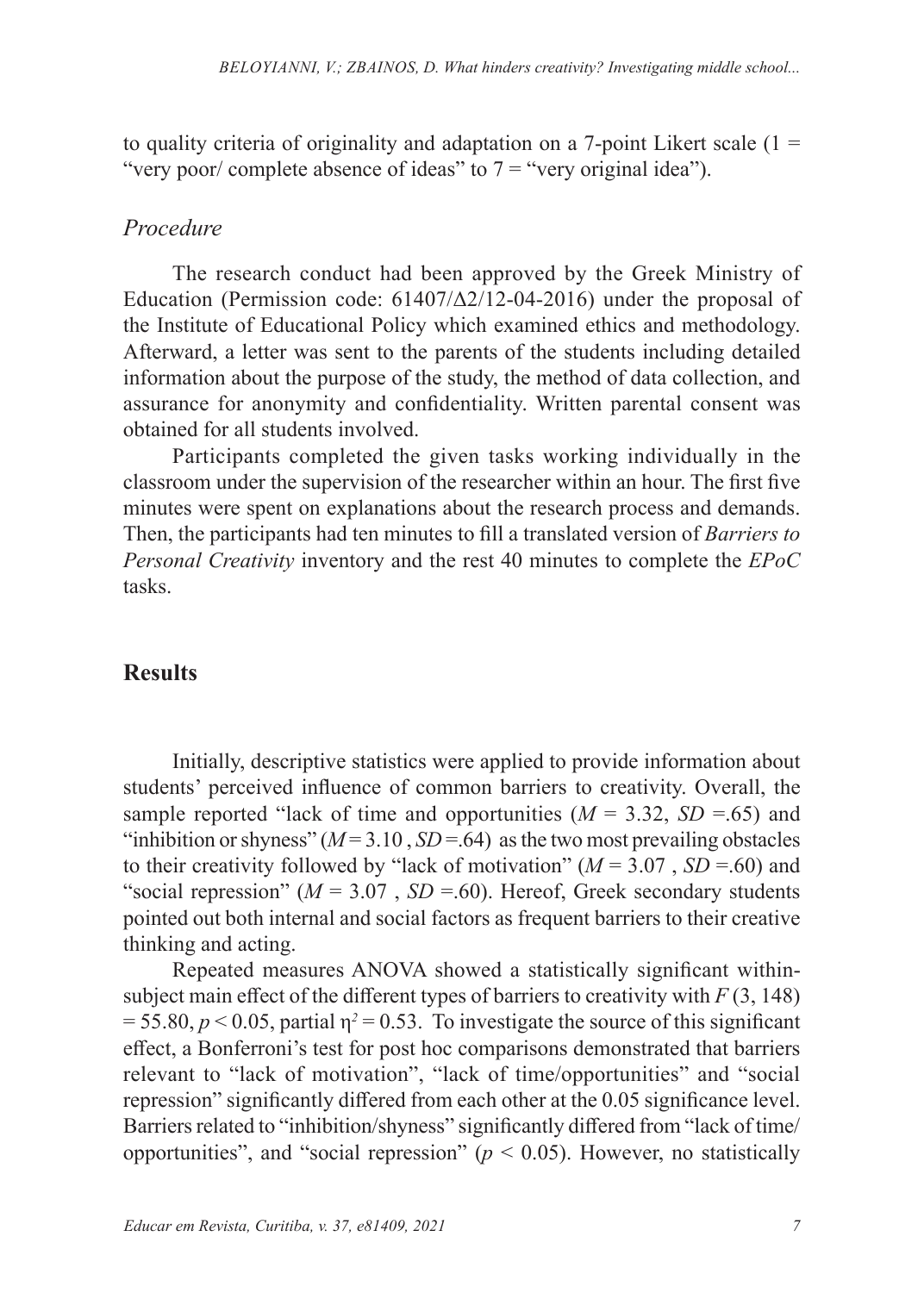significant differences were found between "inhibition/shyness" and "lack of motivation" ( $p > 0.05$ ). The above finding implies that the examined barriers are not perceived as equally important except for "inhibition and shyness".

Analysis of participants' responses to EPoC graphic tasks demonstrated that the sample tended to display low to moderate creative potential in total taking into account the 7-point scoring scale. As seen in Table 1, higher scores were found in tests of "exploratory" and "integrative convergent creative thinking" than in tasks related to "divergent creative thinking", which may indicate a tendency for conformity.

|                                                  | M(SD)              | 95% CI           |
|--------------------------------------------------|--------------------|------------------|
| Divergent exploratory thinking (abstract form)   | $1.93a$ (1.02)     | [1.76 2.09]      |
| Divergent integrative thinking (concrete form)   | $1.90b$ (1.03)     | $[1.74 \ 2.06]$  |
| Convergent exploratory thinking (abstract forms) | $3.60^{ab}$ (1.87) | $[3.30 \; 3.90]$ |
| Convergent integrative thinking (concrete forms) | $3.15^{ab}$ (1.61) | $[2.90 \; 3.41]$ |
| Total Creativity                                 | 2.64(.89)          | [2.50 2.79]      |

TABLE  $1 -$  DESCRIPTIVES OF STUDENTS' CREATIVE ABILITY ( $N = 152$ )

*Note:* Means with the same superscripts are significantly different from each other. SOURCE: Prepared by the authors.

Repeated measures ANOVA revealed that the within-subject main effect of the different types of creative thinking was statistically significant, *F* (3, 148) = 39.66,  $p$ < .05,  $\eta$ <sup>2</sup> = .45. A Bonferroni post hoc analysis was conducted to investigate the source of this significant effect. Analysis showed that means of "divergent integrative thinking", "convergent exploratory thinking", and "convergent integrative thinking" significantly differed from each other ( $p <$ 0.05). "Divergent exploratory thinking" was found to significantly differ from the other variables, except "divergent integrative thinking" ( $p > 0.05$ ).

To examine the effect of gender on students' perceived barriers to creativity, a series of analyses of variance (ANOVA) was conducted. The results showed that "lack of motivation" as a perceived barrier to creativity was significantly affected by gender  $(F(1, 150) = 6.86, p < .05, \eta^2 = .044)$ . It appeared that male students perceived "lack of motivation" more often as an obstacle to their personal creativity ( $M = 3.21$ ,  $SD = .58$ ) than their female peers ( $M = 2.95$ ,  $SD = .60$ ). No statistically significant gender effects were found for the other perceived barriers. Thus, the specific cultural and school context seemed to be less challenging and stimulating for boys' creativity.

To investigate the effect of specific school contexts on students' perceived influence of the aforementioned barriers to creativity, a series of analyses of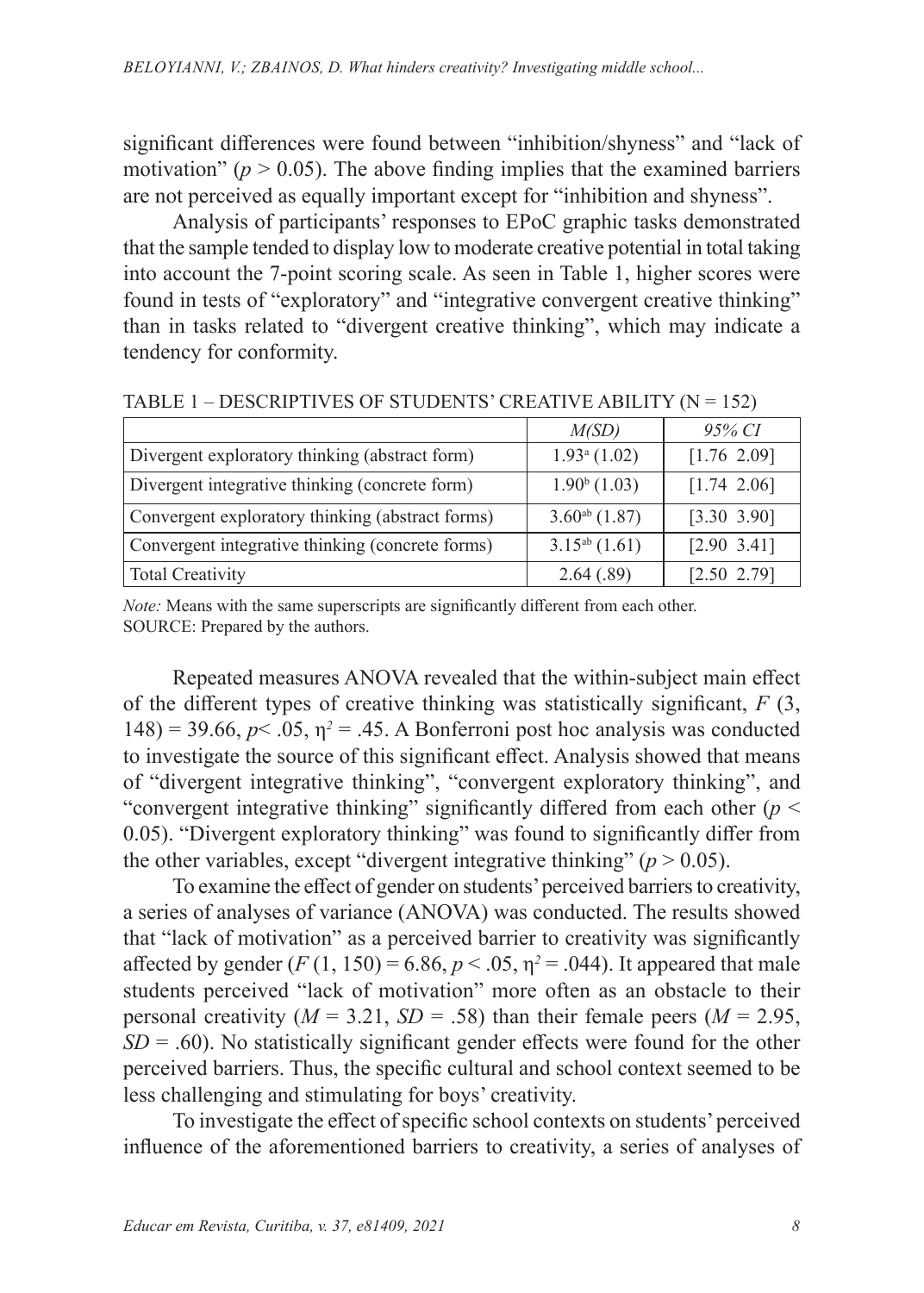variance (ANOVA) was conducted. The results showed that students' perceptions of specific barriers to creativity did not significantly differ by school. Therefore, it could be assumed that those four schools were characterized by a similar creative climate.

To investigate the possible effect of creative ability on students' perceived influence of common barriers to their creativity, the sample was divided into three groups according to students' levels of creativity. The "low creativity group" consisted of students with the lowest 20% of the total scores on the EPoC creativity tasks and total scores from 4 to 7. Respectively, the "high creativity group" consisted of students of the top 20% of the total scores on EPoC tasks, with a score of 14 or above. The rest of the students, with total scores between 8 and 13, were classified as the "average creativity group". All three groups significantly differed to each other in terms of their creative ability (*F* (2,149)  $= 321.04, p \le 0.001$ .

A series of analyses of variance (ANOVA) showed that there was no statistically significant effect of students' scores in EPOC on their perceived influence in any of the examined barriers to creativity. This finding may confirm that there is a common climate among all four schools examined, which is perceived as less creativity friendly by students regardless of their level of creative potential.

### **Discussion**

As mentioned above both creative self-perceptions and perceptions about the contextual creativity friendliness may affect to some extent the decision of individuals to think and act creatively (ALENCAR; FLEITH; MARTINEZ, 2011; ELISONDO, 2016; ZIEGLER, 2012). The value of identifying and understanding such perceptions is not only theoretical but also practical since it may lead to targeted and effective intervention for enhancing creativity within the classroom (COLLARD; LOONEY, 2014). In this respect, this study attempted to contribute to the poor existing research regarding perceived influence of specific barriers to creativity by focusing on Greek secondary students.

The findings of the present study are in line with previous research which demonstrated insufficient resources, lack of motivation, and shyness as the strongest perceived barriers to creative thinking and expression, whilst social repression has been referred to as a less frequent obstacle (ALENCAR, 2001; ALENCAR; FLEITH; MARTINEZ, 2011).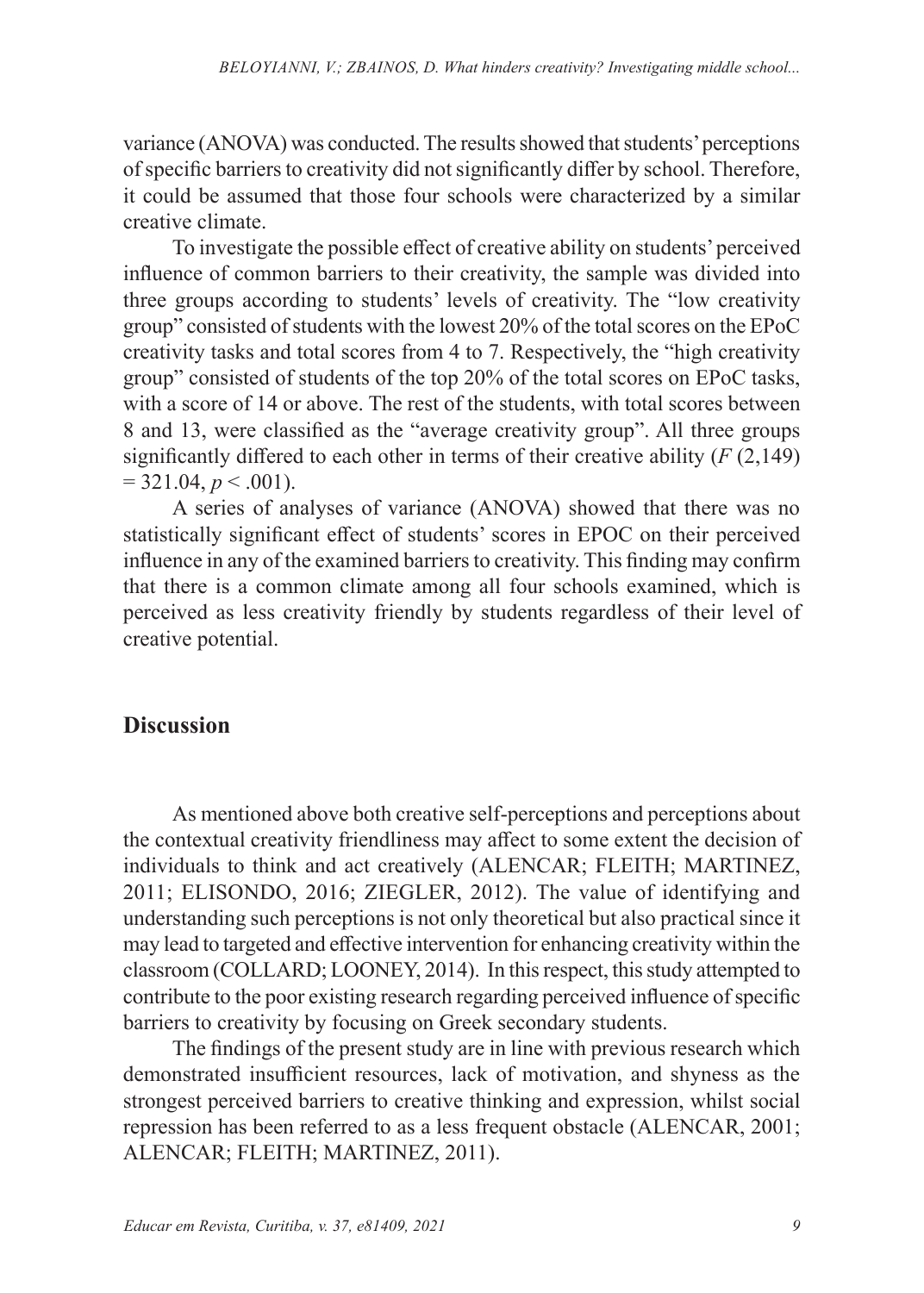"Lack of time and opportunities" for creative expression, was reported as the most prevailing barrier which discourages Greek secondary students from thinking and acting creatively. This finding can be interpreted through the broader perspective of previous research findings which has shown the creative dynamism of curricula may be stifled and opportunities for creative expression are likely to be restricted in schools oriented towards standardized testing and assessment based on academic criteria (DAVIS, 2013; ROBINSON; ARONICA, 2016). A performative school culture for pursuing attainment to a strict academic level has been described as conflicting to creative approaches of thinking and learning (CORNER, 2012).

Greek schools seem to have all the characteristics of a creativity unfriendly educational context which leads to a lack of time and opportunities for creativity. Firstly, Greek curricula do not provide an accurate definition of creativity nor specific guidelines for developing creativity in the classroom. Cachia, Ferrari and Punie (2010) in their Europe-wide research demonstrated that the lack of both a clear definition of creativity and appropriate educational tools in curricula has led to limited opportunities for creativity within the school context in various European countries including Greece. Greek curricula have been reported by educators to be inflexible and strict and therefore an important obstacle to promote students' creativity (KONSTANTINIDOU *et al.*, 2015). Besides curricula, Greek teachers have limited knowledge of the appropriate tools and techniques for identifying and promoting creativity in the classroom (KAMPYLIS, 2010) indicated. Lack of time and heavy homework seems to be also a current characteristic of Greek middle school. According to OECD (2011), the Greek educational system is among those that require students to spend a large amount of time weekly in after-school lessons in mathematics, science and language-of-instruction subjects. Thus the prevalence of lack of time and opportunity as a barrier to creativity for Greek secondary students is not a surprising finding.

"Inhibition", "shyness" and "lack of motivation" were reported to follow in the order importance of barriers faced by Greek secondary students. These have also been frequently recognized as barriers to efforts for creativity in previous literature (ALENCAR, 2001; ALENCAR; FLEITH; MARTINEZ, 2011; BANAJI; CRANMER; PERROTTA, 2013; KONSTANTINIDOU *et al.*, 2015; MORAIS *et al.*, 2014). Students tend to feel shy and inhibited to express their creative ideas if they know that creative ideas would not be comprehended and appreciated by teachers. It has been reported that creativity tends to be restricted in Greek secondary schools (PARASKEVOPOULOS, I; PARASKEVOPOULOU, P., 2009) and that students are mostly being educated and assessed out of their creativity (ZBAINOS; BELOGIANNI, 2018). In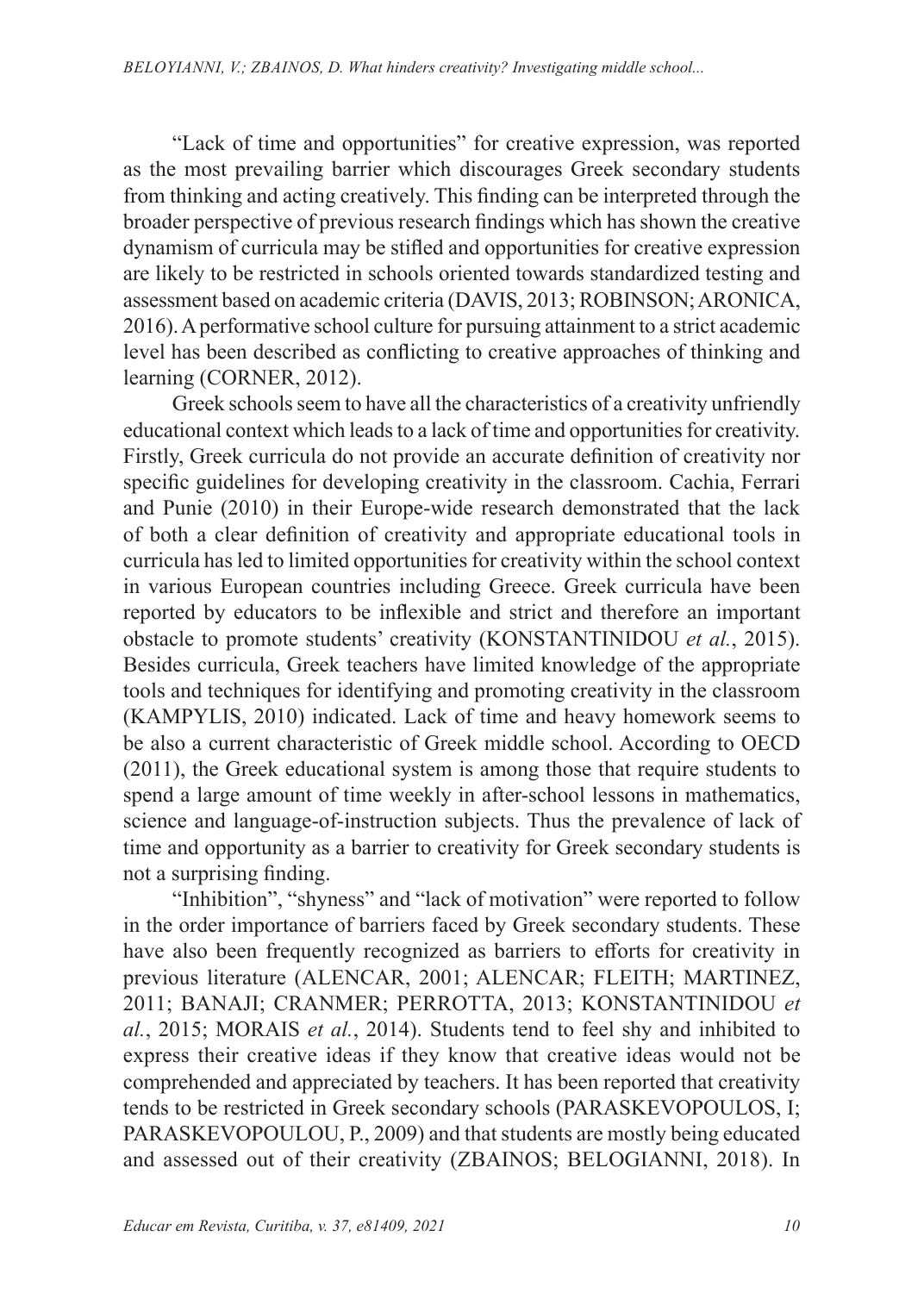this regard, students are rarely being challenged to express original and novel ideas since creativity seems to be less valued or awarded in the classroom resulting in low motivation. Much more, schools may enhance inhibition and shyness since, spontaneous expression of creative ideation may be perceived by teachers as a deviant behavior that needs to be restricted for the desired compliance in the classroom to be facilitated (PARASKEVOPOULOS, I.; PARASKEVOPOULOU, P., 2009), so that the academic goals of curricula can be efficiently reached on time (KONSTANTINIDOU *et al.*, 2015). For reinforcing motivation for creativity and enhancing creative expression, therefore, schools ought to promote openness to cultural stimuli, interest in different views, incentives, and rewards (DUBINA; RAMOS, 2013).

Nevertheless, quite surprisingly, despite the educational context with the characteristics mentioned above, Greek students did not appear to place as high importance to "social repression" as to the aforementioned hindrances to creativity. They reported that the influence of factors related to social repression, such as limited social recognition and reward of creative ability have a negative effect on expressing creativity, yet to a lesser degree compared to the other types of barriers examined. This finding may imply that students tend to perceive the school climate of Greek secondary schools as indifferent to creativity, where creative thinking and innovative expression are not overtly oppressed or rewarded. Previous research carried out with adults has also demonstrated that social repression was perceived to be a present but less important obstacle to creative behaviors (ALENCAR, 2001; ALENCAR; FLEITH, 2003; CRAFT, 2005; MORAIS *et al.*, 2014).

Regarding the effect of gender on perceived barriers to creativity, the present study did not find much significant variance. The only significant difference between the two genders was related to "lack of motivation", which was perceived as a stronger obstructer to boys' creativity compared with girls'. This finding is in line with previous research which has found some variation in perceptions of males and females related to motivational stimulation for creativity (BAER, 1998; BAER; KAUFMAN, 2008; CONTI; COLLINS; PICARIELLO, 2001; MORAIS *et al.*, 2014). For instance, expecting ungraded feedback and evaluation has been reported to have a positive impact on motivation for creativity of male adolescents but seemed to decrease the motivation of their female peers implying a peculiar "social psychology of gender creativity" (BAER, 1997, 1998).

Finally, as regards the measured cognitive processes by EPoC, divergent thinking scores appeared to be extremely low and significantly lower than convergent creative thinking scores. This finding may be interpreted by the fact that Greek students are not familiar with tasks that demand creative ideational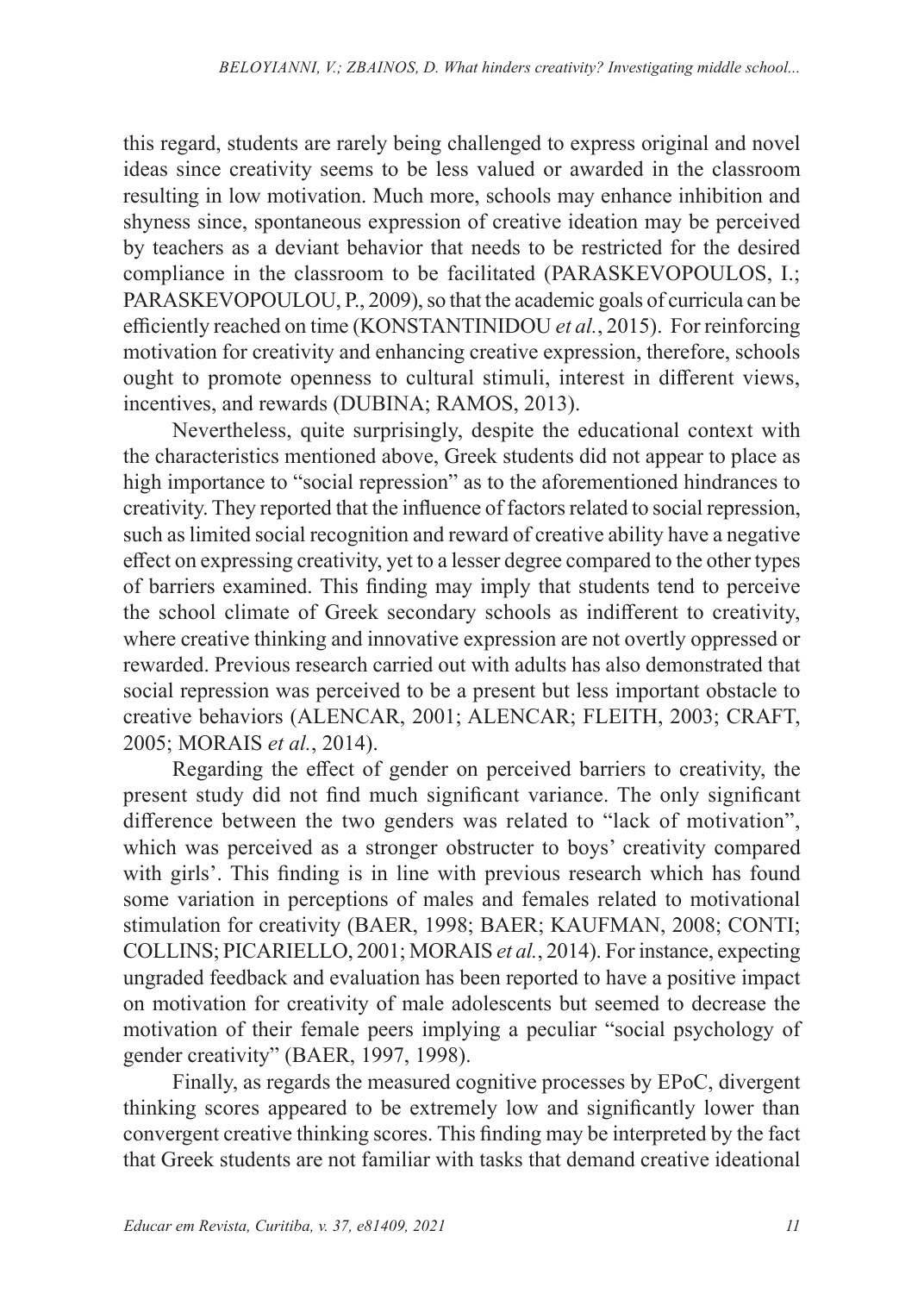fluency which is cultivated in contexts that promote risk-taking, unconformity, and curiosity. Furthermore, in this study, the perceived influence of specific inhibitors was found not to be significantly affected by students' level of creative potential. This finding was quite surprising given that previous literature has indicated that various individual and environmental barriers to creativity may affect both creative thinking and expression (AMABILE, 1996; COLLARD; LOONEY, 2014; HENNESSEY; AMABILE, 2010). It seems that in the schools of our sample prevails a generalized climate of limited creativity friendliness that affects most individuals across the creative ability range (HUNTER; BEDELL; MUMFORD, 2007).

## **Educational recommendations and practical implications**

To conclude, examining the perceived influence of various factors within a systemic approach of creativity could contribute to the attempt not only to implement efficient interventions for creativity development within educational settings but also to further form creativity-friendly actiotopes for individuals. As creative friendly actiotopes constitute subjective constructs, taking into account the students' personal needs and perceptions remain critical (FLEITH, 2011; ZIEGLER, 2012; ZIEGLER; VIALLE, 2009). To promote originality, novelty, and creative thinking, modern schools should be transformed into contexts where creativity is valued and pursued within flexible curricula and by removing potential inhibitors. Building a supportive climate to creativity is essential to the stimulation and encouragement of creative attitudes in school (PETER-SZARKA, 2012) and this is what Greek schools should focus on to overcome barriers and allow for student creativity to be expressed.

To improve school creativity friendliness, central educational policies should set up and offer the appropriate circumstances. In this regard, a broad and clear definition of creativity and appropriate guidance on how to nurture it should be provided within curricula. Furthermore, educational policies should be regularly reviewed and revised to promote the changeable learning needs of modern societies and facilitate the development of the 21st-century key competencies. Changes in the curriculum should be followed by further reforms on the central educational culture and principles of educational assessment to allow teaching flexibility and, also, value and award creative thinking.

Training teachers to be able to identify, assess and promote creativity in the classroom is an essential part of building creativity-friendly schools. Although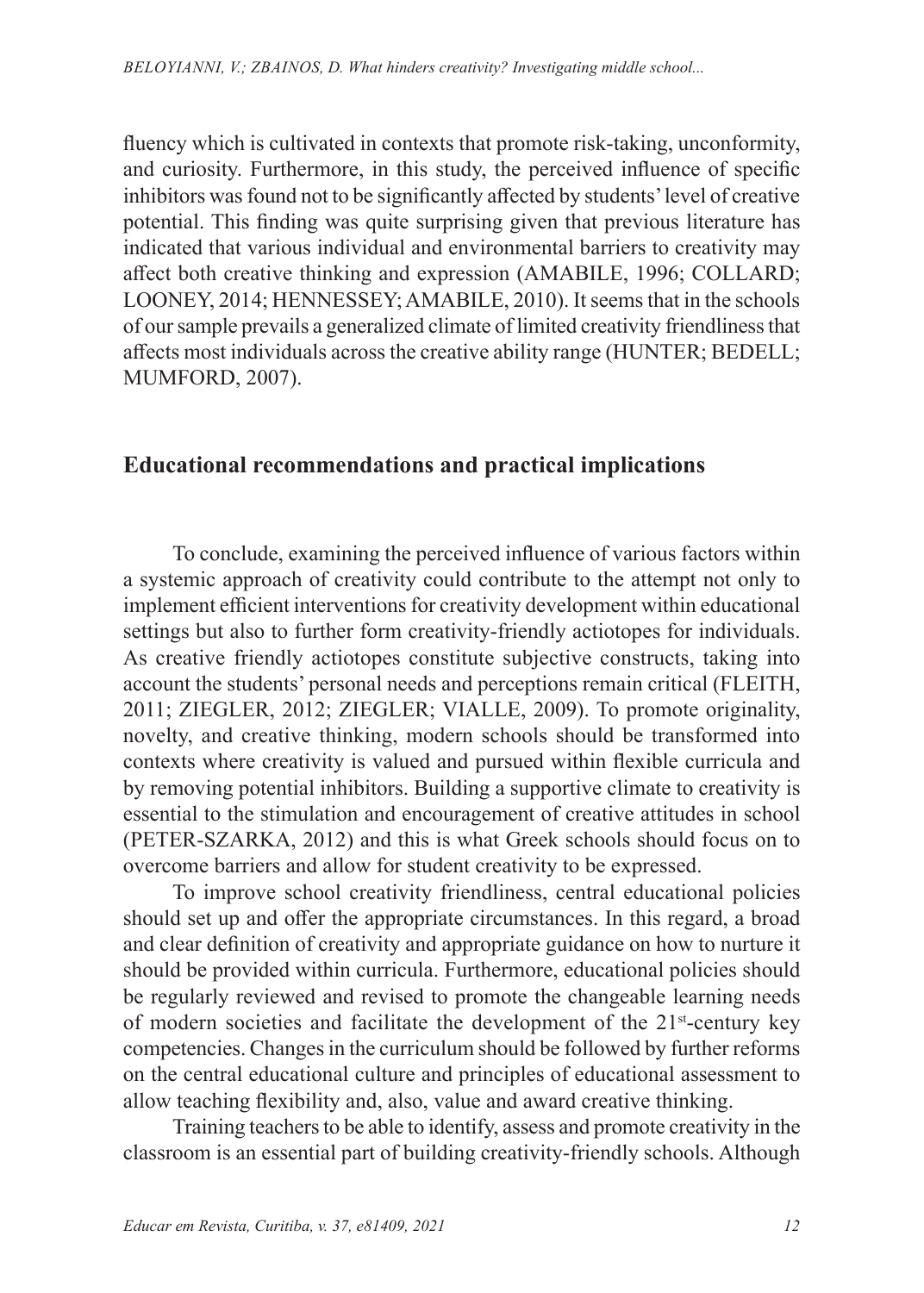developing creativity is a given learning objective in Greek secondary school, there are no suggested guidelines or teaching tools to help teachers implement it in practice. Guidance tools should accompany curricula to orientate teachers' intervention to develop and encourage creativity. Moreover, teacher training programs should be applied to provide personalized guidance, creative teaching experiences, and opportunities to understand and value creativity. The findings of the present study can contribute to the effort to develop creativity-friendly contexts for students where efficient interventions for creativity may take place. As creative friendly environments constitute subjective constructs, it is essential to take into account students' personal needs and their perceptions of their barriers to creativity (FLEITH, 2011; ZIEGLER, 2012; ZIEGLER; VIALLE, 2009). Therefore schools worldwide in general, but in particular Greek schools should focus on how to remove perceived barriers by building a supportive climate to creativity is essential to stimulation and encouragement of creative attitudes in school (PETER-SZARKA, 2012) to promote originality, novelty, and creative thinking.

### **Limitations and indications for future research**

The present study investigated the perceived influence of specific factors as barriers to creativity among secondary students, a topic that has not been previously examined for the Greek population. However, the small size of the sample restricts the extent to which findings can be generalized for the population of Greek adolescents. To fully understand the role of specific elements of the perceived environments for creativity, further investigation into larger samples is needed.

Besides, self-report instruments usually fail to reveal other latent factors that may affect an individual's ability or decision to realize their potential (PAULHUS; VAZIRE, 2007), so future research must apply various methods, both quantitative and qualitative, to investigate the impact of various factors as inhibitors to creativity which may not be deprived or observed by self-report methods.

Another limitation is that EPoC tasks, used to assess students' creativity, have not been standardized for the Greek population to ensure validity and reliability of the collected data. Future research needs to use a combination of instruments appropriate and standardized on the Greek population.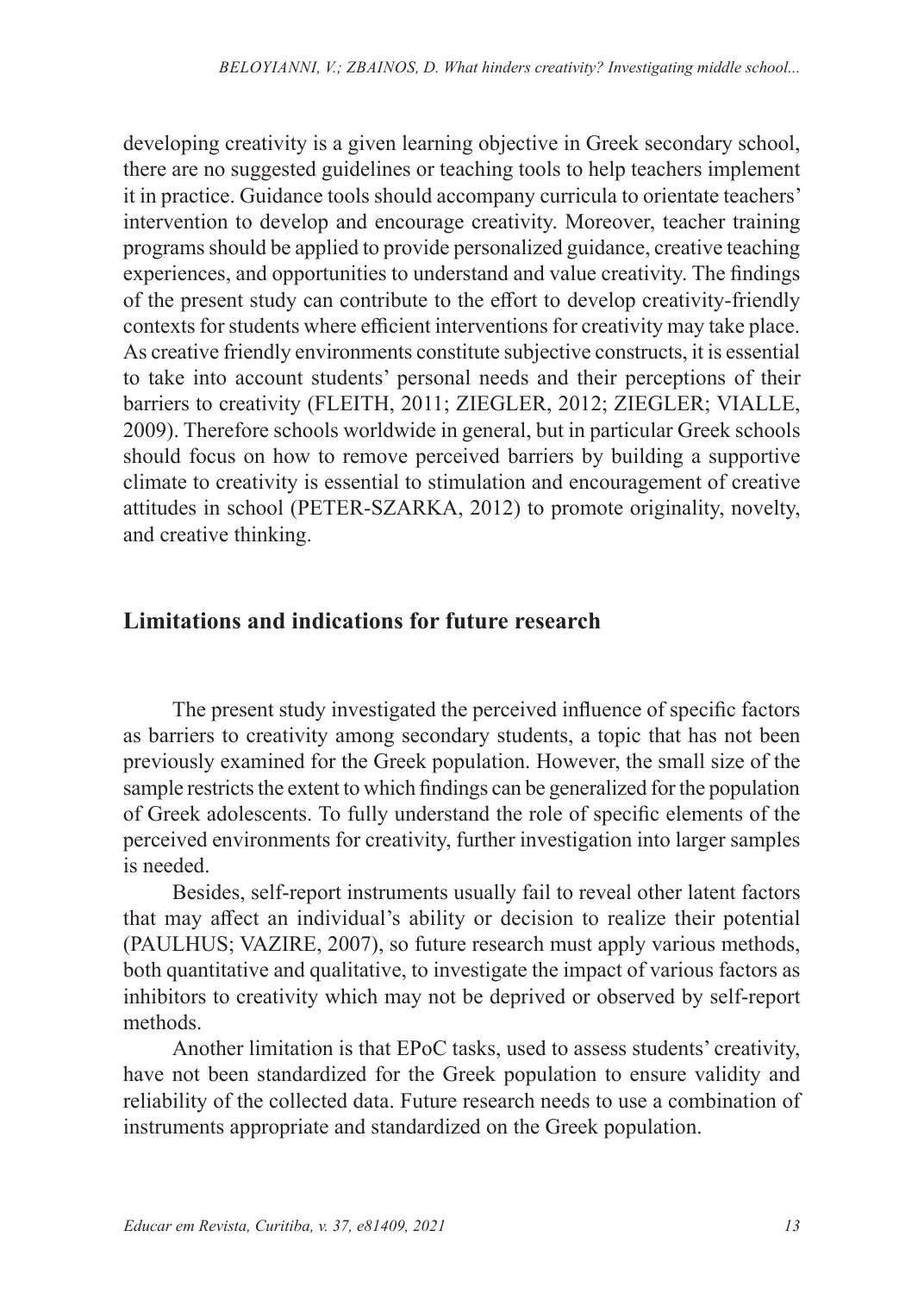# **REFERENCES**

ABRAHAM, Anna. Gender and creativity: an overview of psychological and neuroscientific literature. *Brain Imaging and Behavior*, Bethesda, v. 10, n. 2, p. 609- 618, 2016.

ALENCAR, Eunice M. L. Barreiras à criatividade pessoal: desenvolvimento de um instrumento de medida. *In:* REUNIÃO ANUAL DE PSICOLOGIA, 26., 1996, Ribeirão Preto. *Anais* [...]. Ribeirão Preto: SBP, 1996. Available at: https://pdfs.semanticscholar. org/30b8/66f9330981cb7c238ff6eeb5f292270295e0.pdf. Accessed on: Oct. 30, 2021.

ALENCAR, Eunice M. L. Obstacles to Personal Creativity among University Students. *Gifted Education International*, New York, v. 15, n. 2, p. 133-140, 2001.

ALENCAR, Eunice M. L.; FLEITH, Denise. Barreiras à criatividade pessoal entre professores de distintos níveis de ensino. *Psicologia: Reflexão e Crítica*, Porto Alegre, v. 16, n. 1, p. 63-69, 2003. Available at: https://www.scielo.br/j/prc/a/MhfntvD8D9VX sMYvQxdXDpm/?lang=pt. Accessed on: Oct. 30, 2021.

ALENCAR, Eunice M. L.; FLEITH, Denise; MARTINEZ, Albertina. Obstacles to Personal Creativity between Brazilian and Mexican University Students: A Comparative Study. *The Journal of Creative Behavior*, [*S. l.*], v. 37, n. 3, p. 179-192, 2011.

ALIAKBARI, Mohammad; SADEGHDAGHIGHI, Akram. Teachers' Perception of the Barriers to Critical Thinking. *Procedia - Social and Behavioral Sciences*, [*S. l.*], n.70, p. 1-5, 2013.

AMABILE, Teresa M. Motivation and creativity: Effects of motivational orientation on creative writers. Journal of Personality and Social Psychology, [*S. l.*], v. 48, n. 2, p. 393–399, 1985. Available at: https://psycnet.apa.org/record/1985-19751-001. Accessed on: Oct. 30, 2021.

AMABILE, Teresa M. *Creativity in context*. Boulder, CO: Westview Press, 1996.

AMABILE, Teresa M. How to Kill Creativity. *Harvard Business Review,* [*S. l.*], v. 76, n. 5, p. 76-87, 1998.

AMABILE, Teresa M. Componential Theory of Creativity. *Harvard Business School Working Paper*, [*S. l.*], p. 12-96, 2012.

BAER, John. Gender differences in the effects of anticipated evaluation on creativity. *Creativity Research Journal*, [*S. l.*], v. 10, n. 1, p. 25-31, 1997.

BAER, John. Gender Differences in the Effects of Extrinsic Motivation on Creativity. *The Journal of Creative Behavior*, [*S. l.*], v. 32, n. 1, p. 18-37, 1998.

BAER, John; KAUFMAN, James C. Gender Differences in Creativity. *The Journal of Creative Behavior*, [*S. l.*], v. 42, n. 2, p. 75-105, 2008.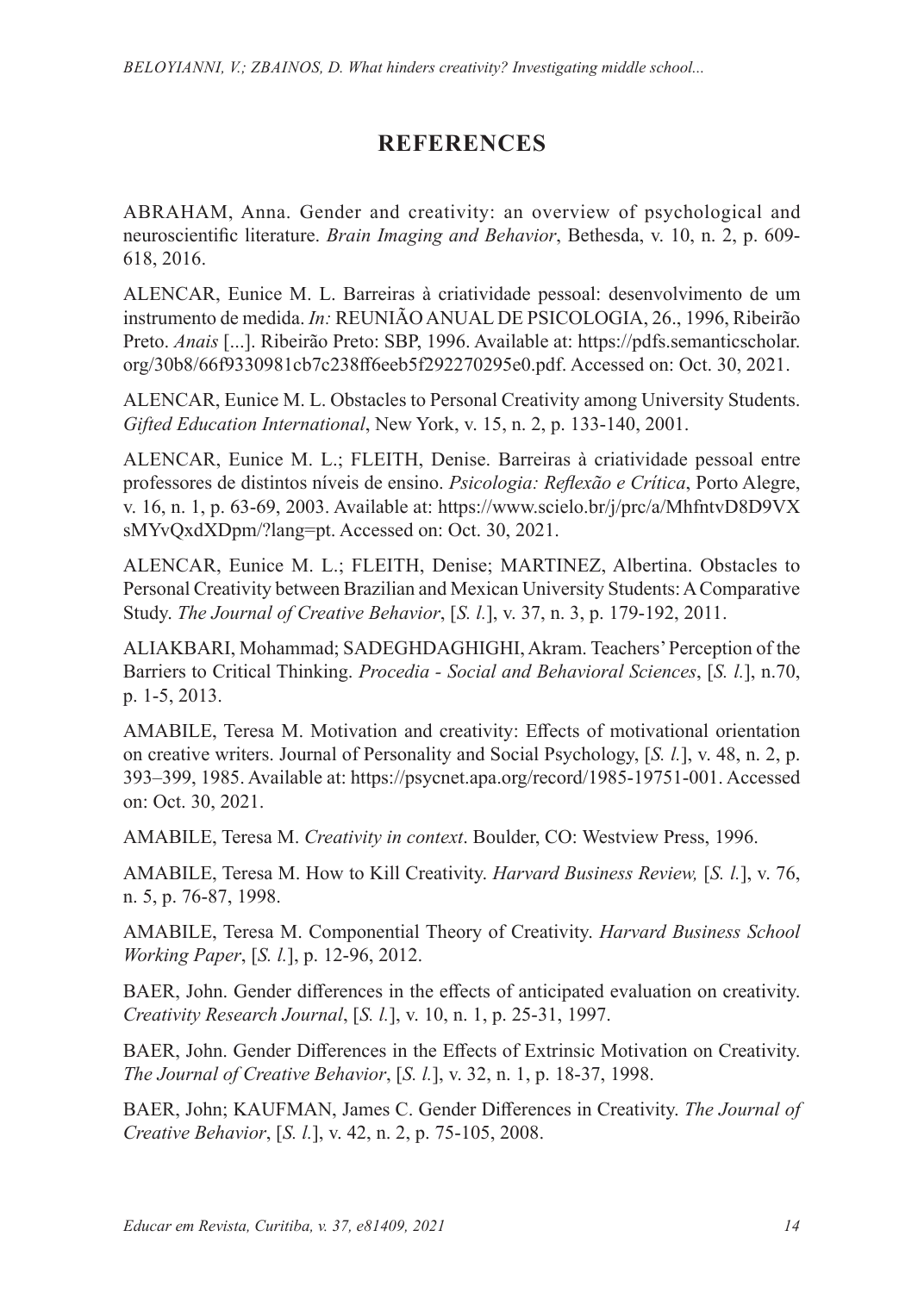BANAJI, Sakuntala; CRANMER, Sue; PERROTTA, Carlo. What's stopping us? Barriers to creativity and innovation in schooling across Europe. *In*: THOMAS, Kerry; CHAN, Janet (ed.). *Handbook of Research on Creativity*. Cheltenham, UK: Edward Elgar Publishing, 2013. p. 450-463.

BEGHETTO, Ronald. Creativity in the classroom. *In*: STERNBERG, Robert J.; KAUFMAN, John C. (ed.). *The Cambridge handbook of creativity.* New York NY, US: Cambridge University Press, 2010. p. 447-463.

BEGHETTO, Ronald; KAUFMAN, James C. Classroom contexts for creativity. *High Ability Studies*, [*S. l.*], v. 25, n. 1, p. 53-69, 2014.

CACHIA, Romina; FERRARI, Anusca; PUNIE, Yves. *Creative Learning and Innovative Teaching. Final Report on the Study on Creativity and Innovation in Education in the EU Member States.* Luxembourg: JRC-Publications Office of the European Union, 2010.

COLLARD, Paul; LOONEY, Janet. Nurturing Creativity in Education. *European Journal of Education*, [*S. l.*], v. 49, n. 3, p. 348-364, 2014.

CONTI, Regina; COLLINS, Mary Ann; PICARIELLO, Martha L. The impact of competition on intrinsic motivation and creativity: considering gender, gender segregation and gender role orientation. *Personality and Individual Differences*, [*S. l.*], v. 31, n. 8, p. 1273-1289, 2001.

CORNER, Claire. Into another world: From creativity to creative learning. *Improving Schools*, [*S. l.*], v. 15, n. 2, p. 116-129, 2012.

CRAFT, Anna. *Creativity in Schools*: Tensions and Dilemmas. London: Routledge, 2005.

CREMIN, Teresa; BURNARD, Pamela; CRAFT, Anna. Pedagogy and possibility thinking in the early years. *International Journal of Thinking Skills and Creativity*, [*S. l.*], v. 1, n. 2, p. 108-119, 2006.

CSIKSZENTMIHALYI, Mihaly. The domain of creativity. *In*: RUNCO, Mark Andrew; ALBERT, Robert S. (ed.). *Theories of creativity.* CA: Sage Publications, Inc, 1990. v. 115, p. 190-212.

DAVIS, John M. Supporting creativity, inclusion, and collaborative multi-professional learning. *Improving Schools*, [*S. l.*], v. 16, n. 1, p. 5-20, 2013.

DUBINA, Igor N.; RAMOS, Suzanna J. Creativity Across Cultures. *In*: CARAYANNIS, Elias (ed.). *Encyclopedia of Creativity, Invention, Innovation and Entrepreneurship*. New York, NY, US: Springer New York, 2013. p. 360-364.

ELISONDO, Romina. Creativity is Always a Social Process. *Creativity. Theories – Research - Applications*, [*S. l.*], v. 3, n. 2, p. 194-210, 2016.

EYSENCK, Hans J. The roots of creativity: Cognitive ability or personality trait? *Roeper Review*, [*S. l.*], n. 5, n. 4, p. 10-12, 1983.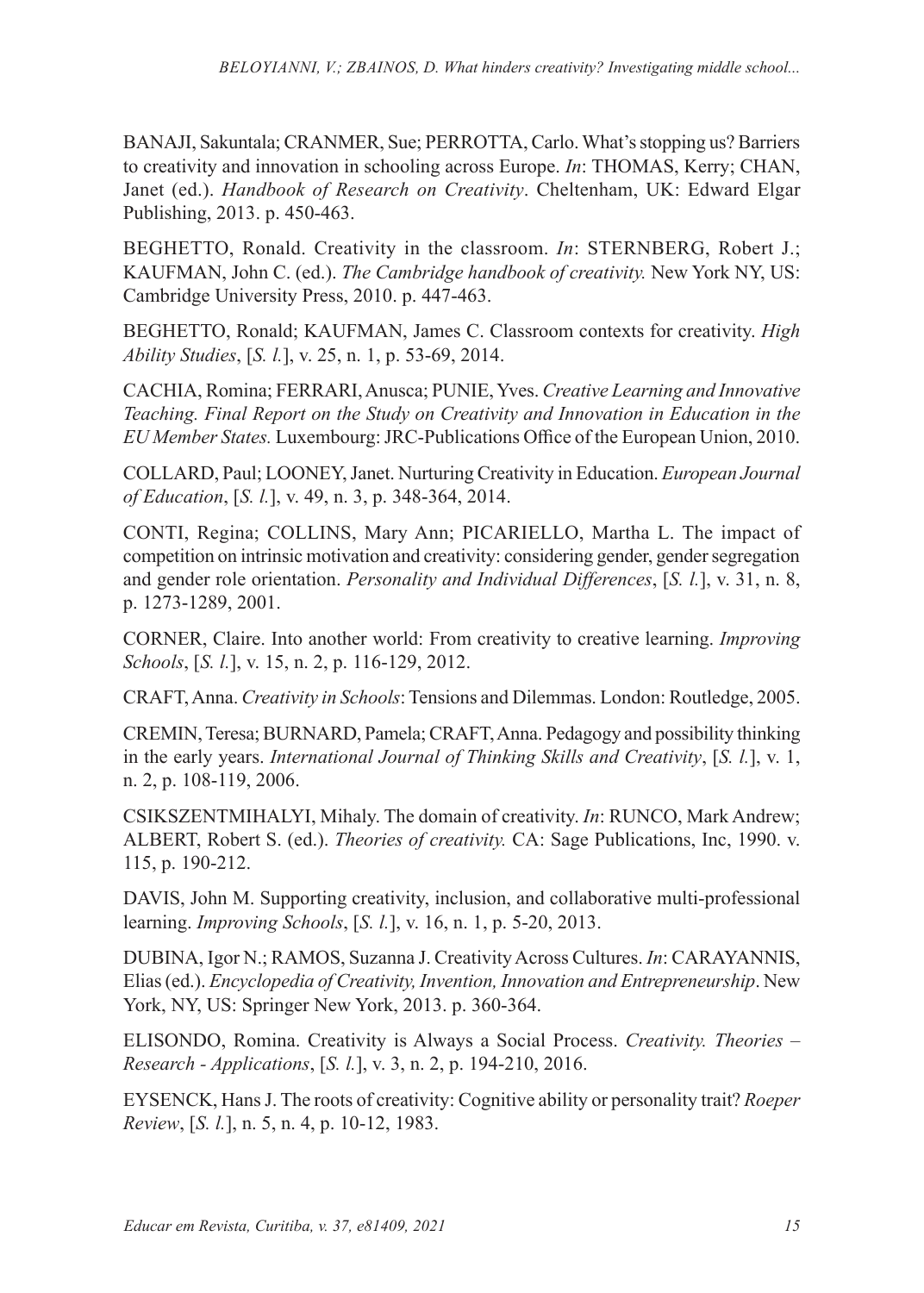FILA, Nicholas; PURZER, Senay; MATHIS, Paul D. I'm not the creative type: Barriers to student creativity within engineering innovation projects. *In*: AMERICAN SOCIETY FOR ENGINEERING EDUCATION- ASEE ANNUAL CONFERENCE & EXPOSITION, 121st, 2014, Indianapolis. *Paper* […]. Indianapolis: ASEE, 2014. Available at: https://monolith.asee.org/public/conferences/32/papers/9602/view. Acessed on: May 5, 2021.

FISHER, Colin; AMABILE, Teresa M. Creativity, improvisation and organizations. *In*: RICKARDS, Tudor; RUNCO, Mark Andrew *et al.* (ed.). *The Routledge Companion to Creativity.* New York: Routledge, 2009. p. 13-24.

FLEITH, David S. Creativity in the Brazilian Culture. *Online Readings in Psychology and Culture*, [*S. l.*], v. 4, n. 3, 2011.

GRAINGER, Teresa; BARNES Jonathan. Creativity in the Primary School Curriculum. *In*: ARTHUR, James; GRAINGER, Teresa; WRAY, David (ed.). *Learning to Teach in the Primary School*. London: Routledge, 2006. p. 209-252.

GROTH, John; PETERS, John. What Blocks Creativity? A Managerial Perspective. *Creativity and Innovation Management*, [*S. l.*], v. 8, n. 3, p. 179-187, 1999.

HAYES, Denis. Understanding creativity and its implications for schools. *Improving Schools,* [*S. l.*], v.7, n. 3, p. 279-286, 2004.

HENNESSEY, Beth A.; AMABILE, Teresa M. Creativity. *Annual Reviews of Psychology,* [*S. l.*], n. 61, p. 569-598, 2010.

HILAL, Huda Mohamad Hassan; HUSIN, Wan Nurul Izza Wan; ZAYED, Tareq Mohammad. Barriers to Creativity among Students of Selected Universities in Malaysia. *International Journal of Applied Science and Technology*, [*S. l.*], v. 3, n. 6, p. 51-61, 2013. Available at: http://www.ijastnet.com/journals/Vol\_3\_No\_6\_August\_2013/7.pdf. Accessed on: Oct. 30, 2021.

HOFF, Eva. The creative place: The Impact of Different Environmental Factors on Creativity *In*: SHIU, Eric (ed.). *Creativity Research*: An Inter-Disciplinary and Multi-Disciplinary Research Handbook. New York: Routledge, 2014. p. 103-126.

HUNTER, Samuel T.; BEDELL, Katrina E.; MUMFORD, Michael D. Climate for Creativity: A Quantitative Review. *Creativity Research Journal*, [*S. l.*], v. 19, n. 1, p. 69-90, 2007.

INTASAO, Nujaree; HAO, Ning. Beliefs About Creativity Influence Creative Performance: The Mediation Effects of Flexibility and Positive Affect. *Frontiers in psychology,* [*S. l.*], v. 9, p. 1-17, 2018. Available at: https://www.frontiersin.org/ article/10.3389/fpsyg.2018.01810. Acessed on: Oct. 30, 2021.

JINDAL-SNAPE, Divya *et al.* The impact of creative learning environments on learners: A systematic literature review. *Improving Schools*, [*S. l.*], v. 16, n. 1, p. 21-31, 2013.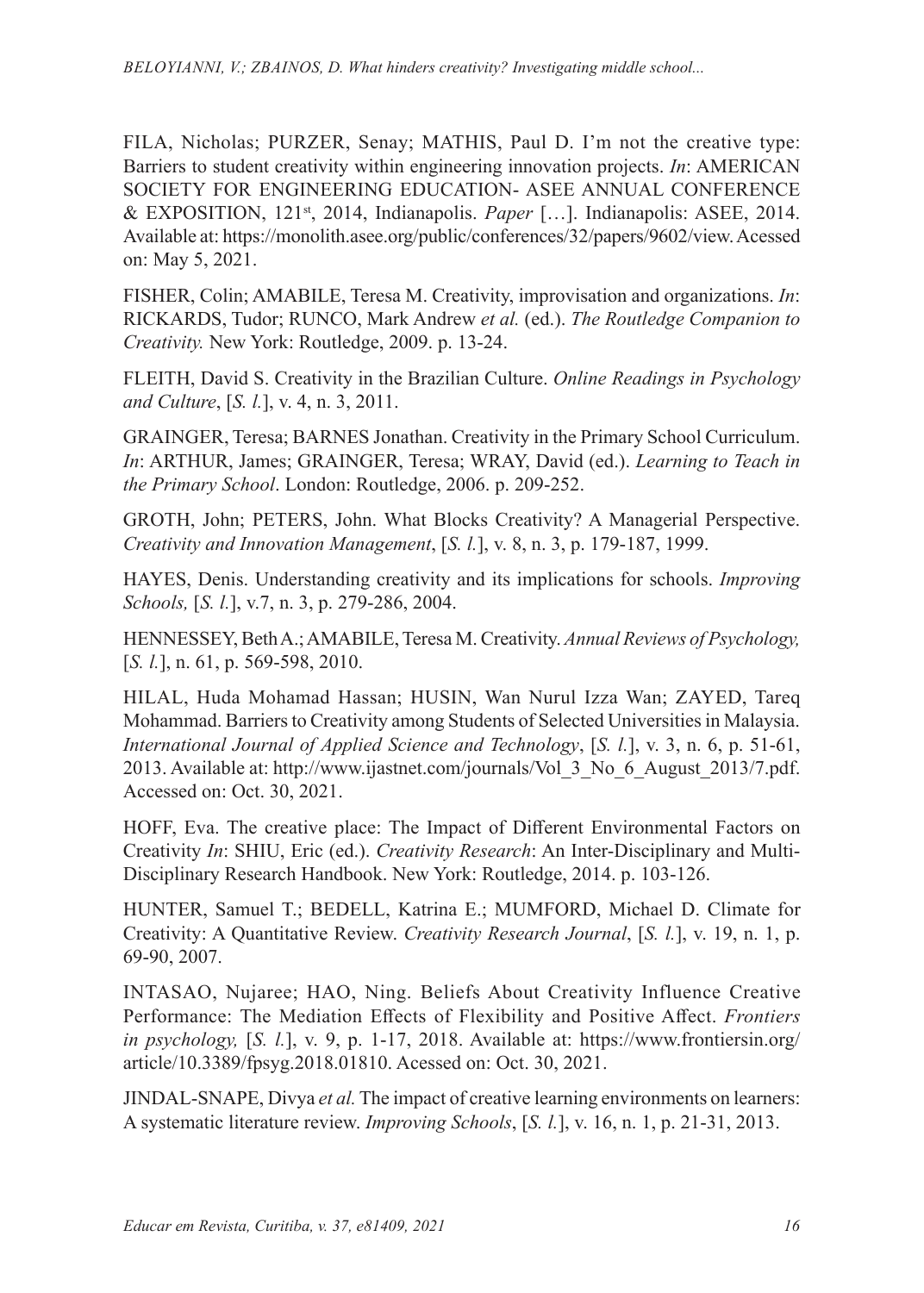KABANDA, Patrick. *The Creative Wealth of Nations*: How the Performing Arts Can Advance Development and Human Progress. Washington, DC: World Bank Group, 2014.

KAMPYLIS, Panagiotis. *Fostering creative thinking*: the role of primary teachers*.* Jyvaskyla, FIN: University of Jyvaskyla, 2010.

KONSTANTINIDOU *et al*. Barriers and Inhibitors of Creativity in Physical Education. *European Psychomotricity Journal*, [*S. l.*], v. 7, n. 1, p. 17-31, 2015.

KOZBELT, Albert; BEGHETTO, Robert A.; RUNCO, Marko Andrew. Theories of Creativity *In*: STERNBERG, Robert J.; KAUFMAN, John C. (ed.). *The Cambridge Handbook of Creativity*. Cambridge: Cambridge University Press, 2010. p. 20-47.

LUBART, Todd; ZENASNI, Frank; BARBOT, Baptiste. Creative Potential and Its Measurement. *International Journal for Talent Development and Creativity*, [*S. l.*], v. 1, n. 2, p. 41-51, 2013.

MARTIN, Lorna P. Inventory of Barriers to Creative Thought and Innovative Action. *In*: PFEIFFER, William (ed.). *The 1990 Annual*: Developing Human Resources. San Diego: University Associates, 1990. p. 138-141.

MORAIS, Maria Fatima *et al.* Perceptions of barriers to personal creativity: Validation of an inventory involving high education students. *The European Journal of Social and Behavioral Sciences*, [*S. l*.], v. 10, n. 3, p. 281-295, 2014. Available at: https://www. europeanpublisher.com/data/articles/131/5840/article\_131\_5840\_pdf\_100.pdf. Accessed on: Oct. 30, 2021.

MORAIS, Maria Fatima; ALMEIDA, Leandro. I would be more creative if...: Are there perceived barriers to college students creative expression according to gender? *Estudos de Psicologia*, Campinas, v. 36, e180011, 2019. Available at: https://www.scielo.br/j/ estpsi/a/DNkxTkCxHrN9DJFXXjavascript:void(0);f4qPfm/?lang=en&format=pdf. Accessed on: Oct. 30, 2021.

NORDIN, Norshidah; MALIK, Melissa. Undergraduates' Barriers to Creative Thought and Innovative in a New Millennial Era. *Procedia - Social and Behavioral Sciences*, [*S. l*.], n. 201, p. 93-101, 2015.

OECD. *Education at a Glance 2011 OECD Indicators*: OECD Indicators*.* Paris: OECD Publishing, 2011.

PALETZ, Susannah B. Project Management in Innovative Teams. *In*: MUMFORD, Michael D. (ed.). *Handbook of Organizational Creativity.* London: Academic Press, 2012. p. 421-455.

PARAMITHA, Anggia; INDARTI, Nurul. Impact of the Environment Support on Creativity: Assessing the Mediating Role of Intrinsic Motivation. *Procedia - Social and Behavioral Sciences,* [*S. l*.], n. 115, p. 102-114, 2014.

PARASKEVOPOULOS, Ioannis; PARASKEVOPOULOU, Polyxeni. Δημιουργική σκέψη*:* το *A*ποπαίδι της *E*λληνικής *E*κπαίδευσης[*Creative thinking: The neglected child of Greek education*]. Athens: Koralli, 2009.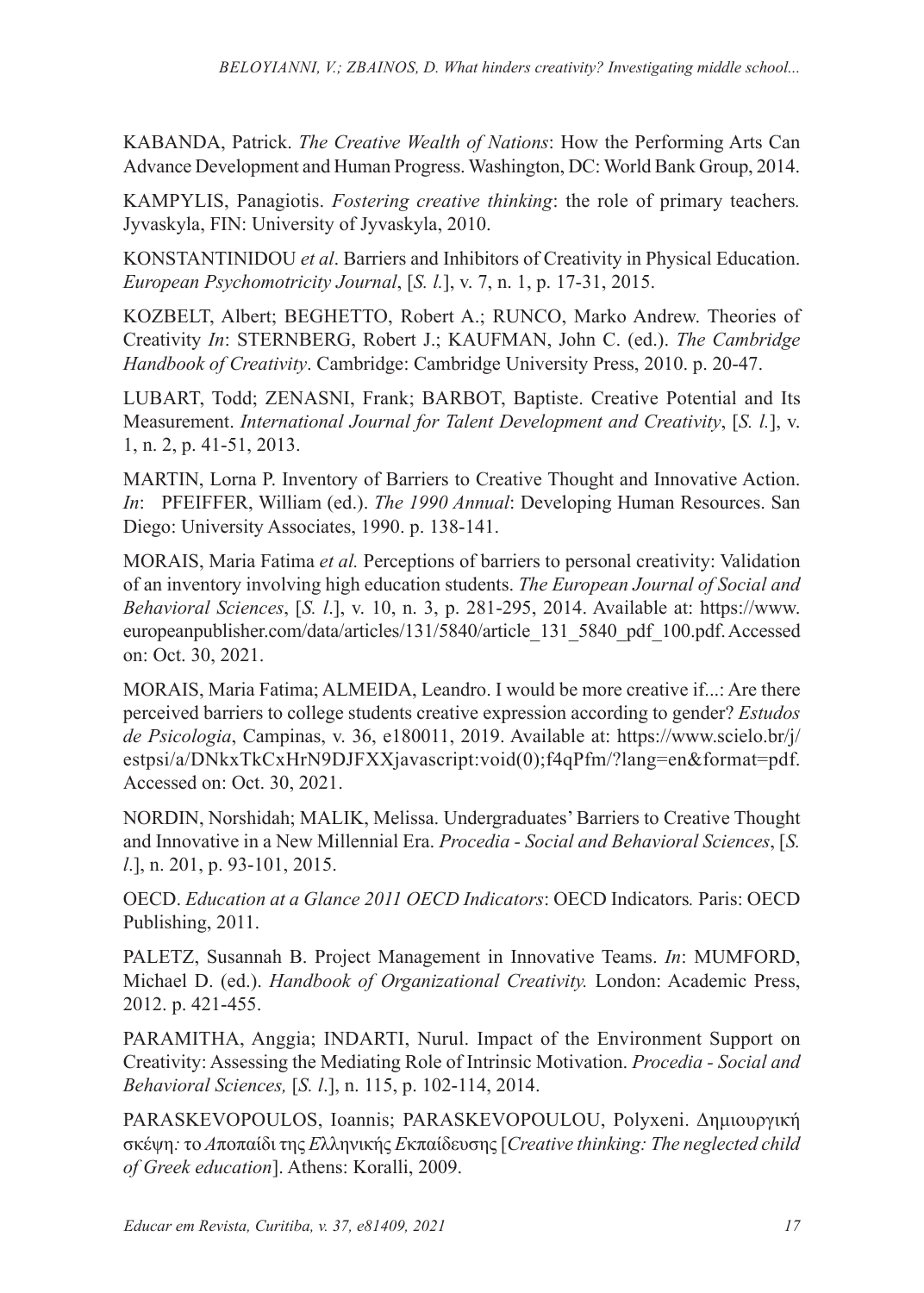PARKHURST, Howard B. Confusion, Lack of Consensus, and the Definition of Creativity as a Construct. *The Journal of Creative Behavior*, [*S. l*.], v. 33, n. 1, p. 1-21, 1999. Available at: https://onlinelibrary.wiley.com/doi/10.1002/j.2162-6057.1999.tb01035.x. Accessed on: Oct. 30, 2021.

PAULHUS, Delroy L.; VAZIRE, Simine. The Self-Report Method. *In*: ROBINS, R. W.; FRALEY, R. C.*, et al.* (ed.). *Handbook of Research Methods in Personality Psychology*. New York: Guilford Press, 2007. p. 224-239. Available at: https://www2. psych.ubc.ca/~dpaulhus/research/SDR/downloads/CHAPTERS/2008%20Handbook%20 Research%20Methods/paulhus-vazire%2007%20chap.pdf. Accessed on: Oct. 30, 2021.

PETER-SZARKA, Szilvia. Creative Climate as a Means to Promote Creativity in the Classroom. *Electronic Journal of Research in Educational Psychology*, [*S. l*.], v. 10, n. 3 p. 1011-1034, 2012.

PINTRICH, Paul R.; DE GROOT, Elisabeth. Motivational and Self-Regulated Learning Components of Classroom Academic Performance. *Journal of Educational Psychology*, [*S. l.*], v. 82, n. 1, p. 33-40, 1990.

PLUCKER, Jonathan A.; MAKEL, Matthew C. Assessment of Creativity. *In*: STERNBERG, Robert J.; KAUFMAN, James C. (ed.). *The Cambridge Handbook of Creativity*. Cambridge: Cambridge University Press, 2010. p. 48-73.

PRABHU, Veena; SUTTON, Charlotte; SAUSER, William. Creativity and Certain Personality Traits: Understanding the Mediating Effect of Intrinsic Motivation. *Creativity Research Journal*, [*S. l*.], v. 20, n. 1, p. 53-66, 2008.

PUCCIO, Gerard; GRIVAS, Chris. Examining the Relationship between Personality Traits and Creativity Styles. *Creativity and Innovation Management,* [*S. l*.], v. 18, n. 4, p. 247-255, 2009.

ROBINSON, Ken; ARONICA, Lou. *Creative Schools*: The Grassroots Revolution That's Transforming Education*.* London: Penguin Publishing Group, 2016.

SADI, Muhammad Asad; AL-DUBAISI, Ali H. Barriers to organizational creativity: The marketing executives' perspective in Saudi Arabia. *Journal of Management Developmen*t, [*S. l.*], v. 27, n. 6, p. 574-599, 2008.

SHAHEEN, Robina. Creativity and Education. *Creative Education,* [*S. l*.], v. 1, n. 3, p. 166-169, 2010.

SIMONTON, Dean Keith. Creativity: Cognitive, personal, developmental, and social aspects. *American Psychologist*, [*S. l*.], v. 55, n. 1, p. 151-158, 2000.

STERNBERG, Robert J. The Nature of Creativity. *Creativity Research Journal*, [*S. l*.], v. 18, n. 1, p. 87-98, 2006.

VALENZUELA VIANNA, Claudia R.; ALENCAR, Eunice M. L. Creativity and Barriers to its Expression in Online Education Courses. *Gifted Education International,* [*S. l*.], v. 21, n. 1, p. 54-62, 2006.